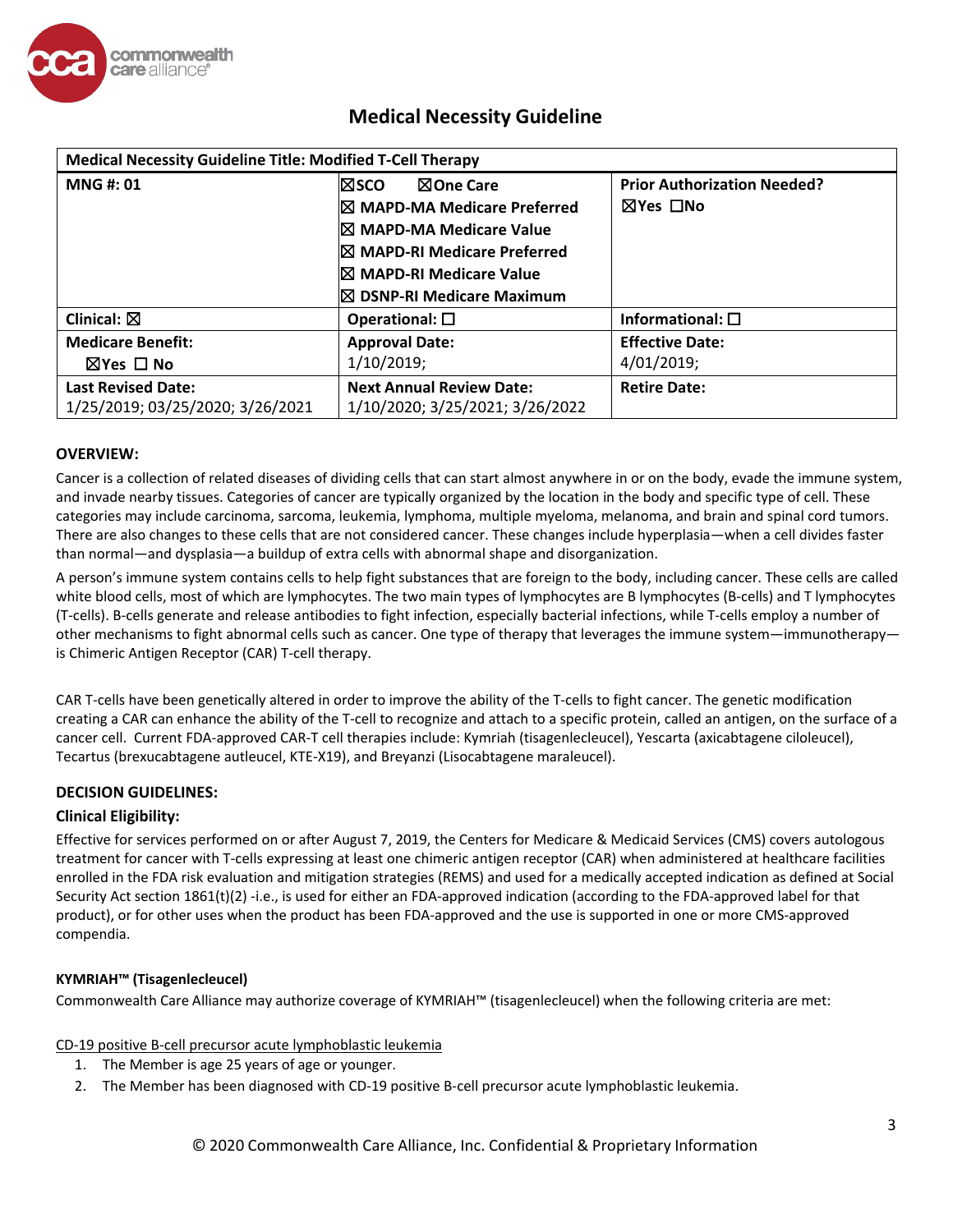

- 3. The disease is refractory to treatment or is in its second or greater relapse.
- 4. The Member has had no prior treatment with tisagenlecleucel or other CAR T-cell therapy.
- 5. The Member does not have active, uncontrolled CNS disease.
- 6. The Member does not have:
	- a. HIV, active hepatitis B or C infection
	- b. Active uncontrolled infection
	- c. Autoimmune disease requiring vv v vvimmunosuppression
- 7. For members with a history of an allogeneic Hematopoietic Stem Cell Transplant (HSCT), there is no evidence of active Graft versus Host Disease (GVHD) requiring treatment.
- 8. The treating facility is certified under the KYMRIAH™ Risk Evaluation and MitigationStrategy (REMS) System program. More information is available at <https://www.us.kymriah.com/treatment-center-locator/>

CD-19 positive large B-cell lymphoma including diffuse large B-cell lymphoma (DLBCL) not otherwise specified, primary mediastinal Bcell lymphoma, high grade B-cell lymphoma, or DLBCL arising from follicular lymphoma

- 1. The Member is age 18 years of age or older.
- 2. The Member has been diagnosed with CD-19 positive large B-cell lymphoma including diffuse large B-cell lymphoma (DLBCL) not otherwise specified, primary mediastinal B-cell lymphoma, high grade B-cell lymphoma, or DLBCL arising from follicular lymphoma.
- 3. The Member has received two or more lines of systemic therapy.
- 4. The Member has had no prior treatment with tisagenlecleucel or other CAR T-cell therapy.
- 5. The member does not have primary CNS lymphoma.
- 6. The Member does not have:
	- a. HIV, active hepatitis B or C infection
	- b. Active uncontrolled infection
	- c. Autoimmune disease requiring immunosuppression.
- 7. For members with a history of an allogeneic Hematopoietic Stem Cell Transplant (HSCT), there is no evidence of active Graft vs Host Disease (GVHD) requiring treatment.
- 8. The treating facility is certified under the KYMRIAH™ Risk Evaluation and MitigationStrategy (REMS) System program. More information is available at <https://www.us.kymriah.com/treatment-center-locator/>

### **YESCARTA™ (axicabtagene ciloleucel)**

Commonwealth Care Alliance may authorize coverage of YESCARTA™ (axicabtagene ciloleucel) when the following criteria are met:

- 1. The Member is age 18 years of age or older.
- 2. The Member has been diagnosed with CD19-positive large B-cell lymphoma, including diffuse large B-cell lymphoma (DLBCL) not otherwise specified, primary mediastinal large B-cell lymphoma, high grade B-cell lymphoma, or DLBCL arising from follicular lymphoma.
- 3. The member has received two or more lines of systemic therapy.
- 4. The Member has had no prior treatment with axicabtagene ciloleucel or other CAR T-cell therapy.
- 5. The member does not have primary CNS lymphoma.
- 6. The Member does not have:
	- a. HIV, active hepatitis B or C infection
	- b. Active uncontrolled infection
	- c. Autoimmune disease requiring immunosuppression.
- 7. For members with a history of an allogeneic Hematopoietic Stem Cell Transplant (HSCT), there is no evidence of active Graft vs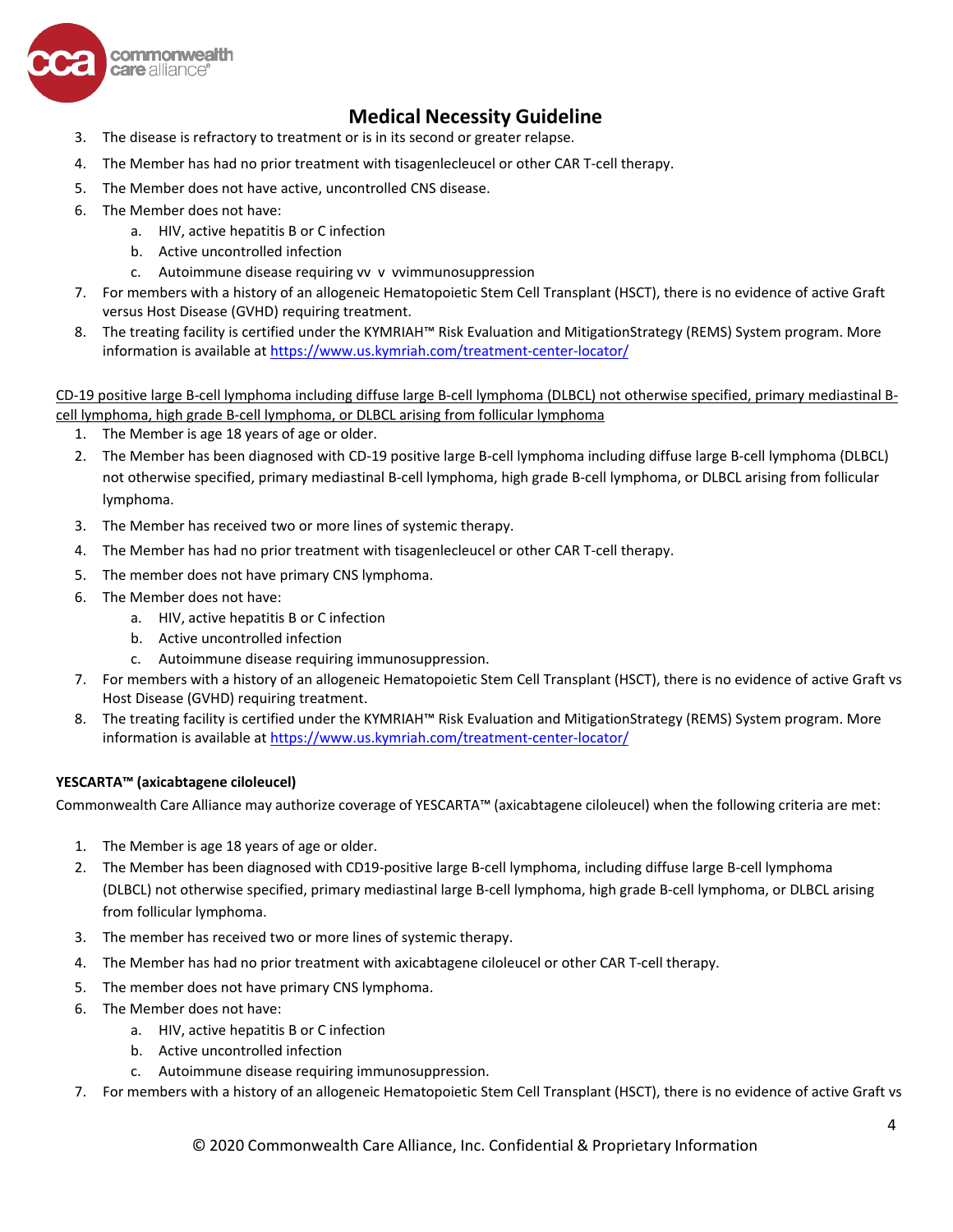

Host Disease (GVHD) requiring treatment.

8. The treating facility is certified under the YESCARTA™ Risk Evaluation and MitigationStrategy (REMS) System program. More information is available at [https://www.yescarta.com/treatment-centers.](https://www.us.kymriah.com/treatment-center-locator/)

### **TECARTUS™ (brexucabtagene autoleucel)**

Commonwealth Care Alliance may authorize coverage of TECARTUS™ (brexucabtagene autoleucel) when the following criteria are met:

- 1. The Member is age 18 years of age or older.
- 2. The Member has been diagnosed with CD19-positive Mantle cell lymphoma that has either relapsed or is refractory to firstline systemic therapy.
- 3. The Member has had no prior treatment with brexucabtagene autoleucel.
- 4. The member does not have primary CNS lymphoma.
- 5. The Member does not have:
	- a. HIV, active hepatitis B or C infection
	- b. Active uncontrolled infection
	- c. Autoimmune disease requiring immunosuppression.
- 6. The treating facility is certified under the YESCARTA™ Risk Evaluation and MitigationStrategy (REMS) System program. More information is available at <https://www.tecartus.com/find-a-treatment-center>

### **BREYANZI™ (Lisocabtagene maraleucel)**

Commonwealth Care Alliance may authorize coverage of BREYANZI™ (Lisocabtagene maraleucel) when the following criteria are met:

- 1. The Member is age 18 years of age or older.
- 2. The Member has been diagnosed with CD19-positive large B-cell lymphoma, including diffuse large B-cell lymphoma (DLBCL) not otherwise specified and DLBCL arising from indolent lymphoma, high-grade B-cell lymphoma, primary mediastinal large B-cell lymphoma, and follicular lymphoma grade 3B.
- 3. The member has received two or more lines of systemic therapy including previous immunochemotherapy containing ant-CD20 and anthracycline with subsequent relapse.
- 4. The Member has had no prior treatment with Lisocabtagene maraleucel.
- 5. The Member does not have:
	- a. HIV, active hepatitis B or C infection
	- b. Active uncontrolled infection
	- c. Autoimmune disease requiring immunosuppression.
- 6. The treating facility is certified under the YESCARTA™ Risk Evaluation and MitigationStrategy (REMS) System program. More information is available at [https://www.yescarta.com/treatment-centers.](https://www.us.kymriah.com/treatment-center-locator/)

### **LIMITATIONS/EXCLUSIONS:**

- 1. Effective for services performed on or after August 7, 2019, the use of non-FDA-approved autologous T-cells expressing at least one CAR is non-covered.
- 2. Autologous treatment for cancer with T-cells expressing at least one CAR is non-covered when the requirements noted above are not met.
- 3. CAR-T cell therapy is contraindicated in pregnancy.
- 4. Members with untreated underlying primary immunodeficiency syndromes will not be approved for CAR-T cell therapy.
- 5. Members with active and/or metastatic malignancy that is unlikely to respond to treatment will not be approve for CAR-T therapy.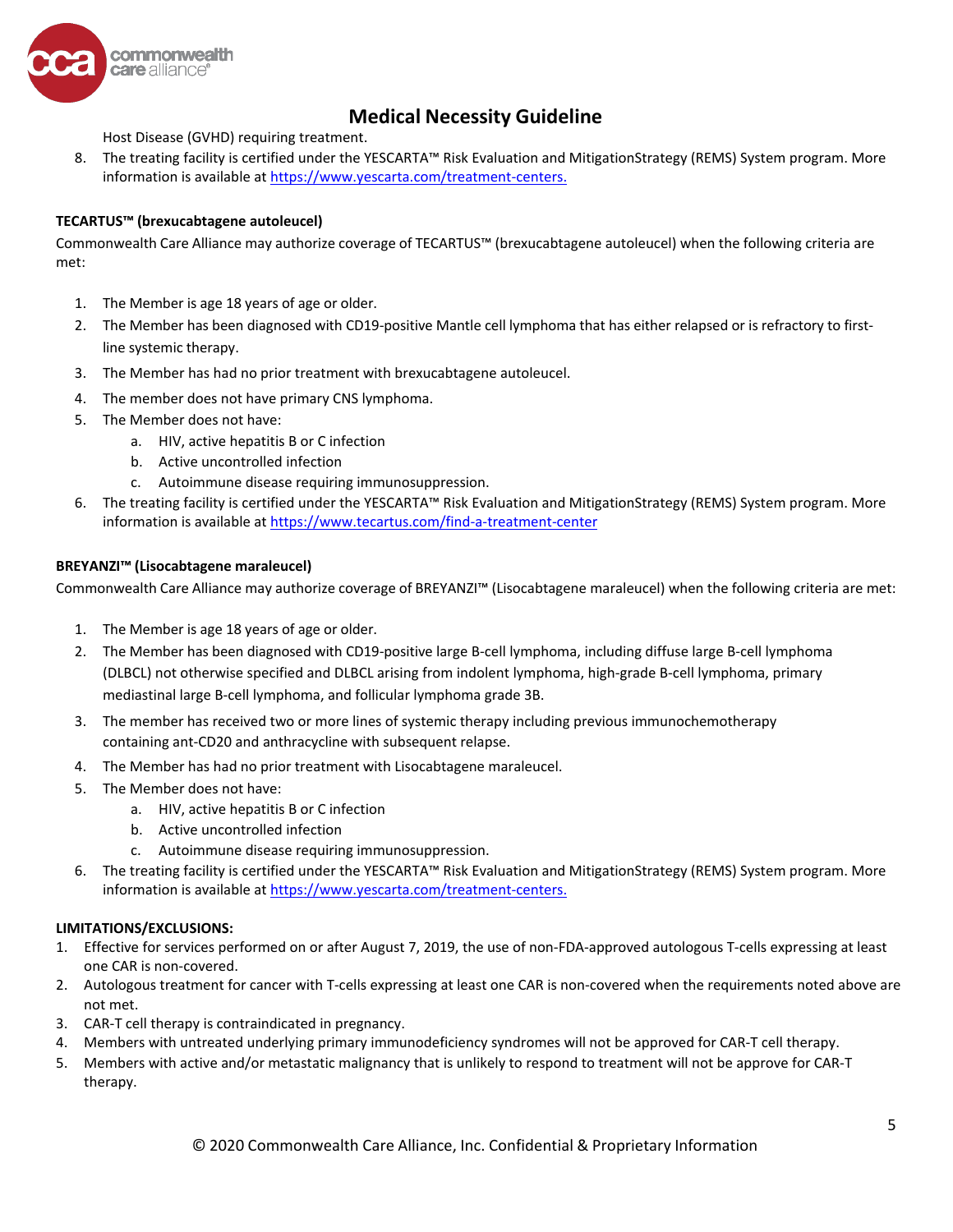

- 6. Members who have had prior treatment with any form of CAR-T cell therapy, including therapies in clinical trial settings, will not be approved for additional CAR-T therapy.
- 7. CAR-T therapy will not be covered if the Member demonstrates clinical decompensation from time of authorization to time of infusion and no longer meets clinical coverage criteria.

#### **KEY CARE PLANNING CONSIDERATIONS:**

Any indications for CAR-T cell therapy other than those outlined above are considered investigational and will not be covered.

#### **AUTHORIZATION:**

N/A

### **REGULATORY NOTES:**

N/A

### **Disclaimer:**

This Medical Necessity Guideline is not a rigid rule. As with all of CCA's criteria, the fact that a member does not meet these criteria does not, in and of itself, indicate that no coverage can be issued for these services. Providers are advised, however, that if they request services for any member who they know does not meet our criteria, the request should be accompanied by clear and convincing documentation of medical necessity. The preferred type of documentation is the letter of medical necessity, indicating that a request should be covered either because there is supporting science indicating medical necessity (supporting literature (full text preferred) should be attached to the request), or describing the member's unique clinical circumstances, and describing why this service or supply will be more effective and/or less costly than another service which would otherwise be covered. Note that both supporting scientific evidence and a description of the member's unique clinical circumstances will generally be required.

#### **RELATED REFERENCES:**

- 1. MassHealth Drug List Table 75: Chimeric Antigen Receptor (CAR)-T Immunotherapies, Section III: Evaluation Criteria for Approval. [https://mhdl.pharmacy.services.conduent.com/MHDL/pubtheradetail.do?id=353.](https://mhdl.pharmacy.services.conduent.com/MHDL/pubtheradetail.do?id=353) Accessed 3/26/2021.
- 2. National Coverage Determination (NCD) for Chimeric Antigen Receptor (CAR) T-cell Therapy (110.24). Manual section number 110.24 version 1, effective date 8/7/2019, implementation date 2/16/2021. [https://www.cms.gov/medicare-coverage](https://www.cms.gov/medicare-coverage-database/details/ncd-details.aspx?ncdid=374&KeyWord=chimeric&KeyWordLookUp=Title&KeyWordSearchType=Exact&bc=CAAAAAAAAAAA)[database/details/ncd](https://www.cms.gov/medicare-coverage-database/details/ncd-details.aspx?ncdid=374&KeyWord=chimeric&KeyWordLookUp=Title&KeyWordSearchType=Exact&bc=CAAAAAAAAAAA)[details.aspx?ncdid=374&KeyWord=chimeric&KeyWordLookUp=Title&KeyWordSearchType=Exact&bc=CAAAAAAAAAAA.](https://www.cms.gov/medicare-coverage-database/details/ncd-details.aspx?ncdid=374&KeyWord=chimeric&KeyWordLookUp=Title&KeyWordSearchType=Exact&bc=CAAAAAAAAAAA) Accessed 3/26/2021.
- 3. Axicabtagene ciloleucel. IBM Micromedex Solutions. Truven Health Analytics, Inc. Ann Arbor, MI. [http://www.micromedexsolutions.com.](http://www.micromedexsolutions.com/) Accessed 3/26/2021.
- 4. Tisagenlecleucel. IBM Micromedex Solutions. Truven Health Analytics, Inc. Ann Arbor, MI. [http://www.micromedexsolutions.com.](http://www.micromedexsolutions.com/) Accessed 3/26/2021.
- 5. Brexucabtagene autleucel. IBM Micromedex Solutions. Truven Health Analytics, Inc. Ann Arbor, MI. [http://www.micromedexsolutions.com.](http://www.micromedexsolutions.com/) Accessed 3/26/2021.
- 6. Lisocabtagene maraleucel. IBM Micromedex Solutions. Truven Health Analytics, Inc. Ann Arbor, MI. [http://www.micromedexsolutions.com.](http://www.micromedexsolutions.com/) Accessed 3/26/2021.